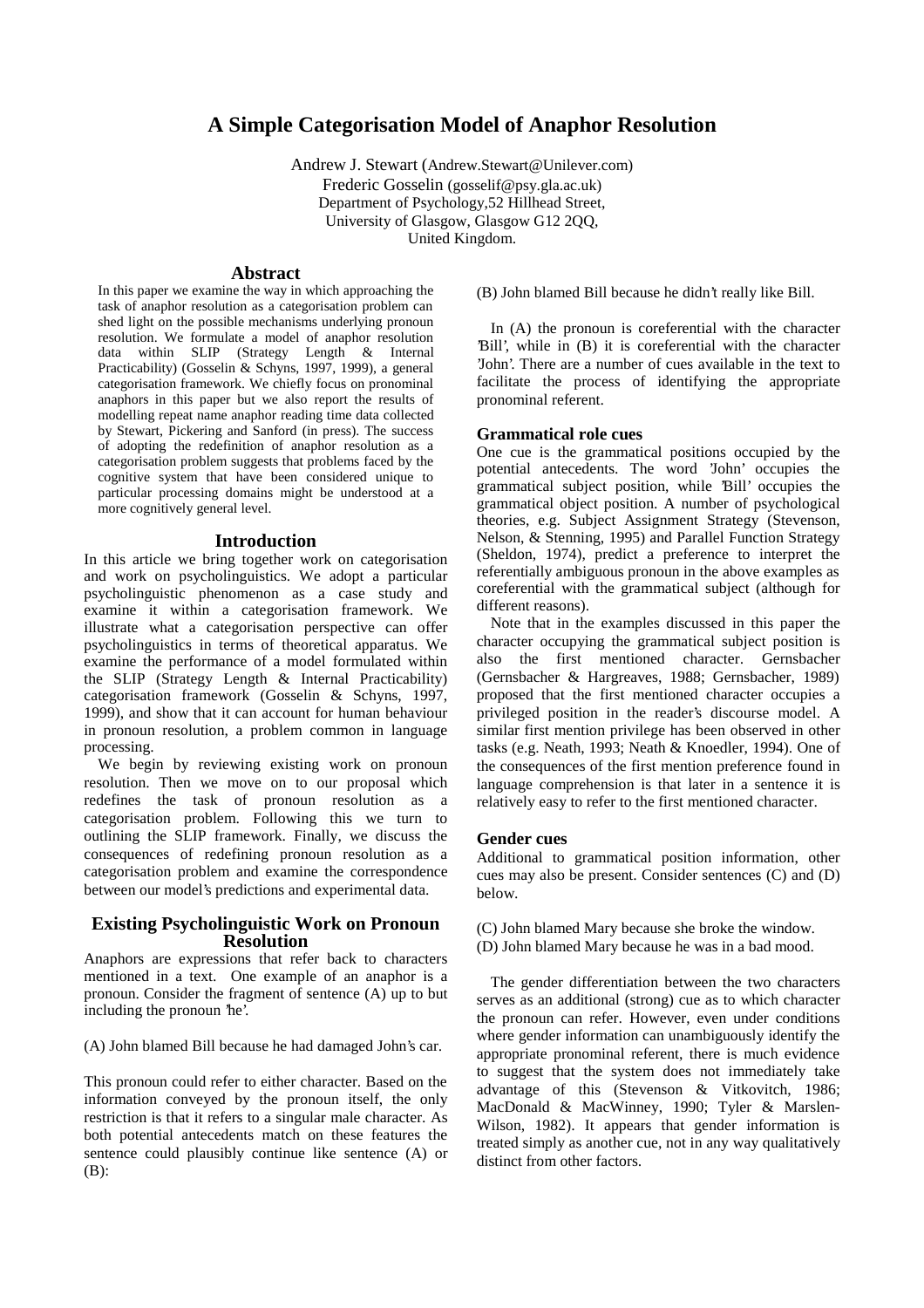#### **Semantic cues**

A particularly strong semantic cue known as implicit causality (Garvey & Caramazza, 1974) can also facilitate interpreting the pronoun. Implicit causality is a property associated with a particular set of verbs which influences processing of the pronoun in constructions such as 'John blamed Bill because he...'. It is manifested as a bias to interpret the pronoun as consistent with the implied locus of cause underlying the described event; such as the action of 'blaming' in this example. 'Blame' is classed as an NP2 biasing verb as it biases toward the character occupying the second Noun Phrase as the causal locus. Similarly there are also verbs such as 'fascinate' which bias toward the first Noun Phrase.

The explicit cause information contained in the subordinate clause (e.g. 'broke the window') is an important disambiguating cue. In Example (B) the fragment 'didn't really like Bill' indicates that the pronoun should be interpreted in a manner inconsistent with the implicit causality bias. The causality congruency effect (Garvey & Caramazza, 1974; McDonald & MacWhinney, 1995) is the finding that it takes longer to read a sentence where the implicit cause and explicit cause conflict than when they are consistent with each other.

So then, the cues available to aid identification of a pronoun's referent include order of mention, implicit cause, gender and explicit cause. Given the restriction that gender and explicit cause must agree, the set of all possible combinations of cues has a cardinality of 8. This total set is shown in Table 1 with example sentences exhibiting those features and with the mean reading times associated with reading the disambiguating fragment, i.e. the explicit cause (Stewart, Pickering & Sanford, in press).

Compared to the large body of work proposing and investigating possible parsing mechanisms, there are relatively few formal theories of pronoun resolution.

## **Centering Theory**

An adequate explanation of a process requires reference to a possible formal mechanism underlying that process and, for pronoun resolution, must take into consideration factors such as gender agreement and implicit causality verb biases. Centering Theory (Gordon, Grosz & Gilliom, 1993) is the best articulated theory in the literature. Centering proposes that utterances have associated with them a set of forward and a set of backward looking centres. The forward looking centre contains as its members entities, one of which forms the referential link between one utterance and the next. Factors such as the grammatical role of the characters in a text influence the ordering of the prominence of each of these entities. The backward looking centre of an utterance contains one member; the entity used to maintain reference between that utterance and the one preceding. Centering theory is a descriptive theory, rather than a processing theory, in as much as it describes the nature of the referential cohesion between units of a text. Although it describes what information might be used to facilitate pronominal reference resolution, it doesn't formalise how that information is used. This is hardly surprising as the theory originally grew out of work in Artificial Intelligence and so was never designed as a psychological model. How might a formal psychological model of pronoun resolution be arrived at? We propose that a possible way in which to arrive at a formal model of pronoun resolution is to make the explicit analogy between the problem faced by the processor in pronoun resolution and the problem faced by the processor in tasks of categorisation. In fact, at an important computational level we believe these problems are one and the same. There are many formal categorisation models and we believe that one in particular can be reinterpreted as a formal model of pronoun resolution.

## **Mapping the problem of pronoun resolution onto that of categorisation**

Let us return to Example (A), repeated below,

(A) John blamed Bill because he had damaged John's car.

The problem upon encountering the pronoun 'he' in this sentence can be understood as one of deciding of which category it is a member: should it be interpreted as a member of the set of expressions referring to the character 'John' or as a member of the set of expressions referring to the character 'Bill'? Furthermore, as we have discussed in above, this decision process is guided by explicit cause (and by gender, when it is relevant) and, to a lesser extent, by first mentioned character and by implicit causality information; these cues can be treated as features because they are discriminable parts of sentences that may be diagnostic with respect to the pronominal referent. Thus, a strong analogy can be made between problems of pronoun resolution and problems of categorisation. We shall study this parallel more thoroughly in the next section.

#### **A Categorisation Mechanism**

SLIP (Strategy Length & Internal Practicability) was originally developed to model the results of experiments examining basic-levelness (Gosselin & Schyns, 1997, 1999). In this section we informally describe the SLIP framework and suggest how it can be used to model performance when faced with the type of categorisation problem required in identifying a pronominal referent. We provide a more complete treatment of this model in the Appendix.

We believe that pronoun resolution can be construed as a two-stage categorisation process. In the first stage, a hypothesis as to which referent is the most likely is generated. This is followed by the testing of this hypothesis. In the first stage, a SLIP categoriser extracts features randomly from the first half of the sentence. As soon as one critical features is selected, a hypothesis is formulated. We believe that the first stage is informed by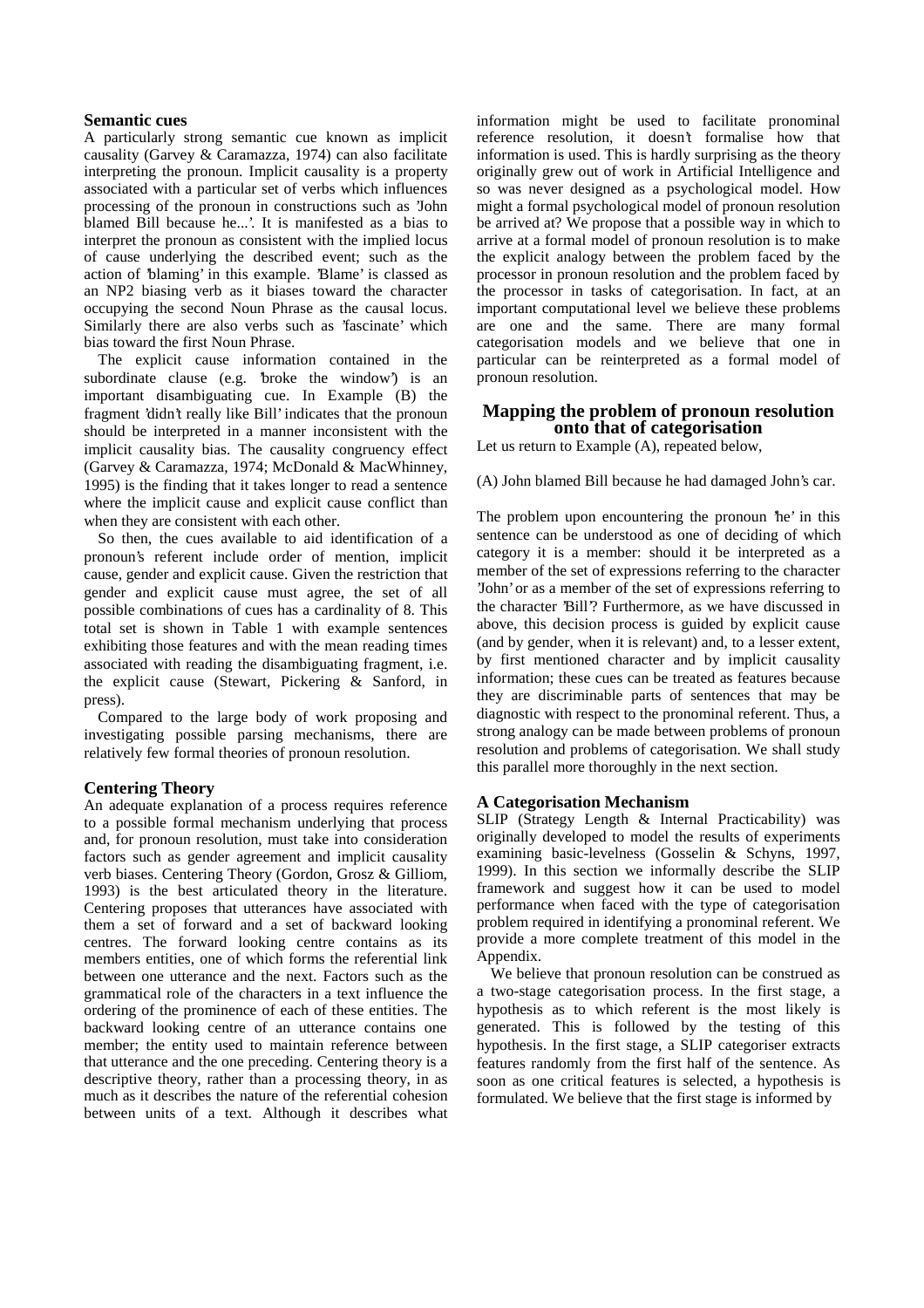| Sentence | Features                                               |     |          |          |          |          |          | RT   | Prediction |
|----------|--------------------------------------------------------|-----|----------|----------|----------|----------|----------|------|------------|
|          | F                                                      | NP1 | NP2      | G1       | G2       | CH1      | CH2      |      |            |
|          |                                                        |     | $\Omega$ |          | $\theta$ |          | 0        | 1695 | 3.511      |
| (1)      | John fascinated Mary because he was very interesting.  |     |          |          |          |          |          |      |            |
|          |                                                        |     | 0        | 0        |          | $\theta$ |          | 1980 | 9.851      |
| (2)      | Mary fascinated John because he was easily interested. |     |          |          |          |          |          |      |            |
|          |                                                        |     | $\theta$ |          |          |          | $\theta$ | 1983 | 7.146      |
| (3)      | John fascinated Bill because he was very interesting.  |     |          |          |          |          |          |      |            |
|          |                                                        |     | $\Omega$ |          |          | $\theta$ |          | 2234 | 20.864     |
| (4)      | John fascinated Bill because he was easily interested. |     |          |          |          |          |          |      |            |
|          |                                                        | 0   |          |          |          |          | $\Omega$ | 1769 | 6.681      |
| (5)      | John blamed Mary because he was in a bad mood.         |     |          |          |          |          |          |      |            |
|          |                                                        | 0   |          | $\theta$ |          | $\theta$ |          | 1641 | 6.681      |
| (6)      | Mary blamed John because he broke the window.          |     |          |          |          |          |          |      |            |
|          |                                                        | 0   |          |          |          |          | 0        | 1893 | 14.005     |
| (7)      | John blamed Bill because he was in a bad mood.         |     |          |          |          |          |          |      |            |
|          |                                                        | 0   |          |          |          | $\Omega$ |          | 1919 | 14.005     |

Table 1. Total set of feature combinations with example sentences, reaction times reported in Stewart, Pickering & Sanford (in press), Experiment 4 and theoretical predictions of our categorisation model.

the first mentioned character and the implicit causality information. Order of mention is relatively salient and trivially recovered from the input. Au (1986) demonstrated that implicit causality information is also a very salient property. Both order of mention information and implicit causality contain some degree of uncertainty but they are also both useful predictors as to which way a sentence is going to continue (Garvey, Carmazza & Yates, 1975). The first mentioned character feature (F) can lead only to hypothesis\_1, i.e. the hypothesis that the first referent is the pronominal referent. The implicit causality information, however, favours hypothesis\_1 if the NP1 biasing implicit causality feature (NP1) is present in the sentence and hypothesis\_2 (the hypothesis that the second mentioned character is the pronominal referent) otherwise.

Consider again the first portion of our example sentences (1) and (5) in Table 1:

(1) John fascinated Mary because he...

(5) John blamed Mary because he...

In the first case, the probability that hypothesis\_1 will win is 1 because the two diagnostic features (first mention and implicit causality) both suggest that hypothesis\_1 is appropriate. This is true of the first four example sentences in Table 1. For sentence (5) however, the probability that hypothesis\_1 will win is only .5 as the two features contradict each other. This is true of example sentences  $(5)-(8)$ .

The hypothesis that was adopted in the first stage and the diagnosticity of gender both influence which verification strategy will be adopted in the second stage.

Suppose, for instance, that a categoriser is presented example sentence (1) from Table 1:

(1) John fascinated Mary because he was very interesting.

At the end of stage one, the categoriser knows that gender information is relevant and it makes the hypothesis

that 'John' is the correct referent (i.e. hypothesis\_1). The extraction of either feature G1 or feature CH1 in the rest of the sentence verifies this hypothesis.

SLIP postulates a categoriser with a feature-extraction mechanism with a stochastic component. It is thus very likely that some features that are picked up by the categoriser are noninformative. For sentence (1), hypothesis\_1 will ultimately be verified but this can take time. In the SLIP framework it is simple to compute the number of features, on average, that will be needed to be picked up for the categoriser to reach a decision (see Appendix). This is the measure reported in the simulation. The predictions of our model for all the sentences are shown in Table 1 together with reading time data reported in Stewart, Pickering and Sanford (in press).

Let us contrast the treatment of sentence (1) with one identical on all points except for gender diagnosticity. A categoriser is presented with sentence (3) from Table 1:

(3) John fascinated Bill because he was very interesting.

At the end of the first stage, hypothesis\_1 is generated and gender information is known to be nondiagnostic. We thus have one nondiagnostic gender feature and one diagnostic CH1 feature in this case (i.e. CH1). In the terminology of the SLIP framework, this sentence has less redundancy than sentence 1. After a while, hypothesis\_1 is also verified, but it takes longer to verify it in sentence (3) than in sentence (1) because of the lower redundancy of diagnostic information.

We now compare the first two situations with a third one in which the hypothesis formulated at the end of stage 1 is rejected in stage 2. A categoriser is shown example sentence (2) from Table 1:

(2) Mary fascinated John because he was easily interested.

At the end of stage 1, hypothesis 1 is proposed and gender is known to be diagnostic. This is similar to the outcome of stage 1 for sentence (1). Either G1 or CH1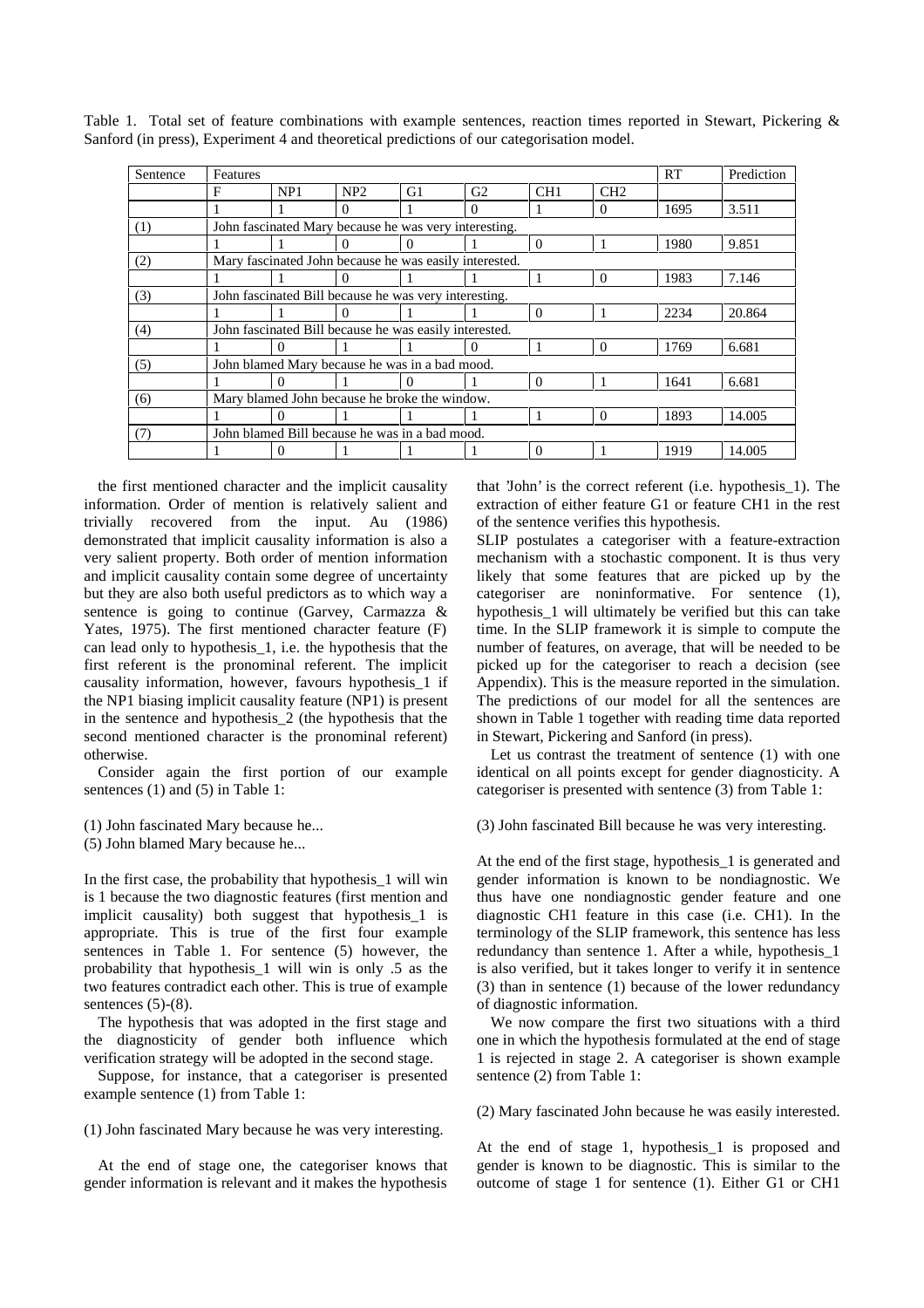would verify the hypothesis. Neither is present in the second portion of sentence (2) as the explicit cause information points to the second mentioned character (CH2). Thus, hypothesis\_1 needs to be rejected and hypothesis\_2 accepted. In the SLIP framework it is possible to compute a stop criterion based on an acceptable error rate so that if this criterion is reached, a revision of the hypothesis is made, i.e. the alternate hypothesis is adopted. In our simulation we have set the stop criteria at 11%, the error rate observed by Stewart, Pickering and Sanford (in press) (Experiment 4). Rejection of a hypothesis takes longer than verification of that hypothesis.

For sentences (5)-(8) from Table 1, the situation is slightly more complicated. Half the time hypothesis 1 is selected in stage 1; half the time, hypothesis\_2 is selected. The average number of features that will be needed to be extracted before a decision can be made is the mean of that measure for the two possibilities. Take, for instance, example sentence (5) from Table 1:

#### (5) John blamed Mary because he was in a bad mood.

When hypothesis\_1 is proposed, the treatment of sentence (5) becomes equivalent to example sentence (1) already discussed; when hypothesis\_2 is elected, however, its treatment becomes equivalent to example sentence (2). So, the average number of features extracted before a decision is reached in sentence (5) is the mean of that in sentences (1) and (2). Arriving at a decision for sentence  $(5)$  is slower than  $(1)$  but faster than  $(2)$ .

Stewart, Pickering and Sanford (in press) report the results of three further experiments examining the processing of anaphors in the context of sentences containing cues identical to the ones present in Experiment 4. The most important difference between those experiments and their Experiment 4 is that, while the anaphors in Experiment 4 are all pronouns, those in the remaining experiments are a mixture of ambiguous pronouns and unambiguous repeat names. In this paper we argue that the case of anaphor resolution can be reformulated as one of categorisation. Our main focus has been on the processing of anaphoric pronouns. To strengthen our argument, we need to show that our model also accounts for the processing of other types of anaphor. In addition to modelling Experiment 4 from Stewart, Pickering and Sanford (in press), we also modelled their Experiments 2 and 3 (deep processing condition). The raw Pearson correlations between the models' best predictions and the experimental data are .884 ( $p < .05$ ; best predictions: 1.12286, 1.11834, 1.12060, 1.12060, 1.15261, 1.28229, 1.25107, 1.25107 in the order of Stewart, Pickering, & Sanford's Table 1), .817 (*p* < .05; best predictions: 1.20796, 1.64386, 1.42591, 1.42591, 1.38960, 2.02429, 1.69340, 1.69340 in the order of Stewart, Pickering, & Sanford's Table 1), and .816 (*p* < .05), respectively, for Experiments 2, 3, (deep-processing condition) , and 4. So, not only can our model correctly predict the reading time data associated with processing pronouns reported in Stewart, Pickering and Sanford (in press), it can also correctly predict the reading times associated with the processing of more general anaphoric expressions.

#### **Discussion**

Our categorisation function explains the first mention effect (Gernsbacher & Hargreaves, 1988; Gernsbacher, 1989), the causality congruency effect (Caramazza, Grober, Garvey & Yates, 1977; Ehrlich, 1980; Garnham, Oakhill & Cruttenden, 1992), and the effect of gender diagnosticity (Caramazza et al, 1977; Garnham et al, 1992) reported in the psycholinguistic literature. As outlined above, the first mention privilege is the finding that the first mentioned character is easy to later refer to within the sentence in which it appears. By considering the first mentioned character as 'special', and by associating a feature with it, SLIP performs more quickly when this character is the pronominal referent than when it is the second mentioned character. In other words, our model predicts that pronoun resolution is relatively straightforward when a pronoun refers to the first mentioned character. Our model also accounts for the causality congruency effect. It predicts that pronouns are more difficult to resolve when they occur in a sentence containing an NP1 implicit cause and an NP2 explicit cause. Our model predicts that the causality congruency effect will not be found for NP2 implicit cause verb conditions where the explicit cause is NP1. This is because the first mention privilege allows some difficulty that arises as a result of the implicit causality inconsistency to be overcome. In other words, our model predicts that, all other things being equal, the causality effect is asymmetrical. Although the causality congruency effect has been widely reported in the literature (McDonald & MacWhinney, 1995), possible accounts of its asymmetrical nature have never been provided. Finally, our model predicts that it should be easier to identify a pronoun's antecedent when gender information differentiates between possible referents (Caramazza et al, 1977; Garnham et al, 1992). Additionally, it also offers a computational explanation for why this is the case. In light of the close correspondence between our model's predictions and well-established psycholinguistic phenomena it is clear that not only does our categorisation function successfully characterise human performance on tasks of anaphor resolution, it also provides an explanation at the level of categorisation with respect to why this pattern of performance arises.

The success of SLIP on tasks as (apparently) diverse as anaphor resolution and basic level categorisation suggests that other types of cognitive tasks may also benefit from their reinterpretation as categorisation problems. Understanding the degree to which computational problems faced by the cognitive system in specific processing domains can be interpreted as specific instances of more general problems allows for the proposal of mechanisms of greater explanatory power than those currently suggested in (for example) the literature on anaphor resolution.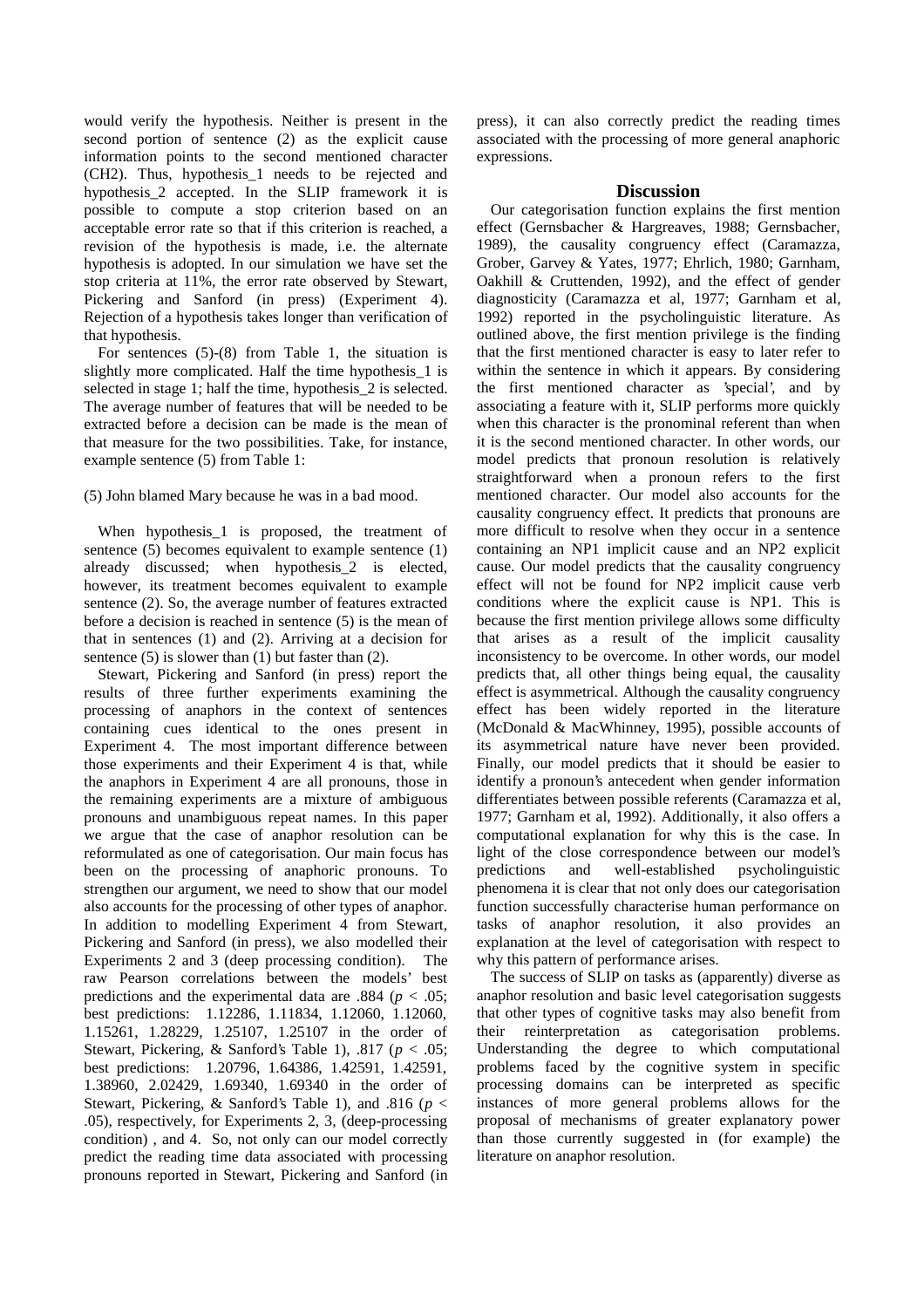## **References**

- Au, T.K. (1986). A verb is worth a thousand words: The causes and consequences of interpersonal events implicit in language. *Journal of Memory and Language*, **25**, 104-122.
- Caramazza, Grober, Garvey, and Yates (1977). Comprehension of anaphoric pronouns. *Journal of Verbal Learning and Verbal Behaviour*, **16**, 601-609.
- Ehrlich, K. (1980). Comprehension of pronouns*. Quarterly Journal of Experimental Psychology*, **32**, 247-255.
- Garnham, A., Oakhill, J. and Cruttenden, H. (1992). The role of implicit causality and gender cue in the interpetation of pronouns. *Language and Cognitive Processes*, **7**, 231-255.
- Garvey, C., & Caramazza, A. (1974). Implicit causality in verbs. *Linguistic Inquiry*, **5**, 459-464.
- Garvey, C., Caramazza, A. and Yates, J. (1976). Factors underlying assignment of pronoun antecedents. *Cognition*, **3**, 227-243.
- Gernsbacher, M.A. (1989). Mechanisms that improve referential accesss. *Cognition*, **32**, 99-156.
- Gernsbacher, M.A., & Hargreaves, D.J. (1988). Accessing Sentence Participants: The Advantage of First Mention. *Journal of Memory and Language*, **27,** 699-717.
- Gordon, P.C., Grosz, B.J., & Gilliom, L.A. (1993). Pronouns, names, and the centering of attention in discourse. *Cognitive Science*, **17**, 311-347.
- Gosselin, F., & Schyns, P. G. (1997). Debunking the basic level. In M. G. Shafto & P. Langley (Eds.), Proceedings of the nineteenth annual conference of the Cognitive Science Society (pp.277-282). New Jersey: Lawrence Erlbaum Associates, Publishers.
- Gosselin, F. & Schyns., P.G. (1999, submitted). A new formal model of basic-level categorization and recognition, and its testing.
- MacDonald, M.C., & MacWhinney, B. (1990). Measuring inhibition and facilitation from pronouns. *Journal of Memory and Language*, **29**, 469-492.
- McDonald, J.L., & MacWhinney, B. (1995). The time course of pronoun resolution: Effects of implicit verb causality and gender. *Journal of Memory and Language*, **34**, 543-566.
- Neath, I. (1993). Distinctiveness and serial position effects in recognition. *Memory & Cognition*, **21**, 689- 698.
- Neath, I., & Knoedler, A.J. (1994). Distinctiveness and serial position effects in recognition and sentence processing. *Journal of Memory and Language*, **33**, 776- 795.
- Sheldon, A.L. (1974). The role of parallel function in the acquisition of relative clauses in English. *Journal of Verbal Learning and Verbal Behaviour*, **13**, 272-281.
- Stevenson, R.J., & Vitkovitch, M. (1986). The comprehension of anaphoric relations. *Language and Speech*, **29**, 335-357.
- Stevenson, R.J., Nelson, A.W.R., & Stenning, K. (1995). The role of parallelism in strategies of pronoun comprehension. *Language and Speech*, **38**, 393-418.
- Stewart, A.J., Pickering, M.J., & Sanford, A.J. (in press). The time-course of the influence of implicit causality information: Focus versus integration accounts. *Journal of Memory and Language*.
- Tyler, L.K., & Marslen-Wilson, W. (1982). The resolution of discourse anaphors: Some on-line studies. *Text*, 2, 263-291.